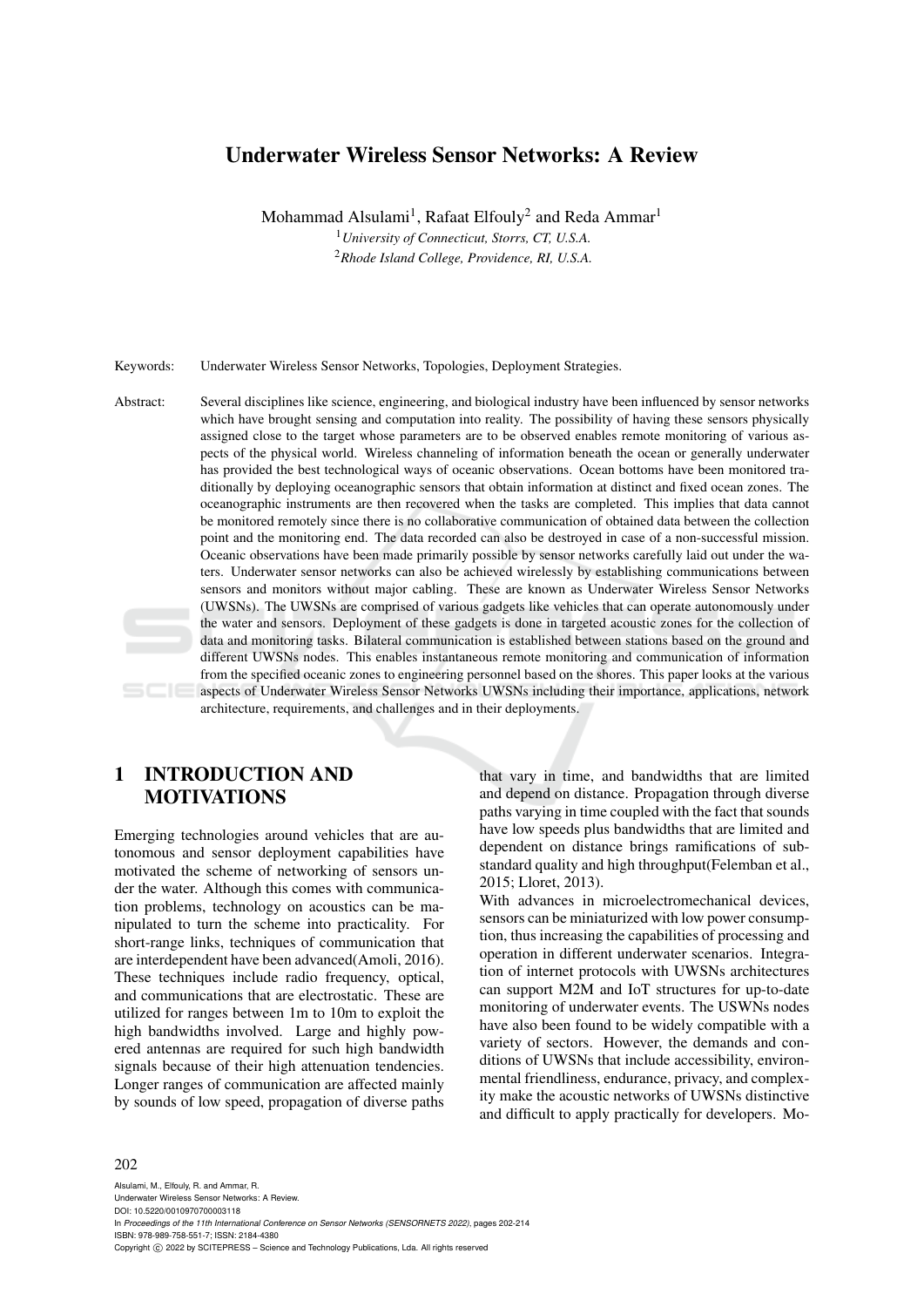tivations for UWSNs include (Felemban et al., 2015; Chandrasekhar et al., 2006):

- The architecture is self-diagnosing since interactive anomalies can be sensed and corrected during the acquisition of data(Lloret, 2013).
- Allows analyzing the data during data acquisition; therefore, adjustments can be made on sensors inputs and outputs for desired observations(Felemban et al., 2015; Amoli, 2016).
- Contrary to cables deployed underwater, UWSNs offer a distributed structure that allows for application to various frameworks. This makes the UWSNs architectures appreciably flexible for the provision of support in underwater surroundings(Chandrasekhar et al., 2006).
- The cost of deployment is low compared to cabled sensor networks(Felemban et al., 2015).

UWSNs importance is widely seen in applications that are swiftly gathering favor in the enablement of progress around the disciplines of oceanic observations and monitoring systems. Further, UWSNs has gained ground in surveillance of deep seas, earthquake and tsunami monitoring and forecasting, aquatic animal's activities and plants tracking, reconnaissance and surveillance by the military, extraction of gas and oil, monitoring of leaking and spillage of oils, detection of mines and also in fisheries(Felemban et al., 2015; Amoli, 2016; Chandrasekhar et al., 2006). These applications can be classified in terms of monitoring aspects, military aspects, navigation, and forecasting of disaster occurrences and their management. These classes of application can then be classified into respective subclasses(Lloret, 2013). Monitoring underwater activities involves deploying sensors networked to track the surrounding environment related to its properties and features of interest. Here, the tangible and substantial environment is monitored. This monitoring approach of classification can also be subdivided into monitoring the quality of water, aquatic life monitoring, and sub-water exploration monitoring. The quality of water is monitored with regard to the wellbeing of aquatic life such as fish and other living things above the water. Monitoring of underwater environment can range from applications to large oceans to canals. The farming of fish is considered one of the best sources of economic growth(Felemban et al., 2015; Amoli, 2016; Chandrasekhar et al., 2006). Thus there is a need for uncompromising monitoring of the fish habitats for a near-perfect living condition. Deployment of sensors has been accomplished to monitor the environmental conditions of individual fish species to create a conducive environment for

fish farming. In (Felemban et al., 2015; Lloret, 2013), UWSNs have been utilized to assess the quantity of food that has not been eaten and the capital waste on the farm(Felemban et al., 2015). The design has been deployed for testing in fish farming of marine flora and fauna. A group of wireless network of sensors was used for precise analytical monitoring of farm water pollution. Applications have also been developed for trout farming to keep track of water quality in the pools. The chemical composition of the water is monitored for a given period, and an algorithm is deployed to show the input-output information for a given number of pools(Felemban et al., 2015; Amoli, 2016; Chandrasekhar et al., 2006).

The algorithm is used to provide alerts in case the measured conditions surpass the set threshold. These conditions include conductivity of electricity, oxygen, and ammonium nitrogen levels. Autonomous vehicles can also be integrated with sensors to collect samples of water from reservoirs of drinking water. The processed information is then transmitted to a location remotely(Lloret, 2013; Felemban et al., 2015). UWSNs can also be applied in monitoring river pH composition by utilizing sensor nodes. These nodes are made to process the collected data. A comparison is then made between the threshold parameter values and the collected data. Wireless modules are then utilized to transmit the processed information to a remotely located station. Other parameters that can be monitored in water include temperature, oxygen dissolved, and pollution(Amoli, 2016). Temperature sensors are deployed under the water, and the values are communicated wirelessly and then displayed in tabular and graphical presentations. The visualization of the collected information from under the water can be through web applications or cellular platforms. Mostly, floating nodes with GPRS convey the underwater information to a remotely located station. Sensors can be deployed under the water to monitor pollutants such as wreckages and spillages to monitor water pollution(Chandrasekhar et al., 2006; Felemban et al., 2015). Monitoring of water habitats includes applying UWSNs to monitor the coral reefs or any other plants under the water and monitoring the activities of marine animals/organisms(Lloret, 2013; Chandrasekhar et al., 2006).

UWSNs can be applied to monitoring marine activities by monitoring the surrounding environment of the marine organisms through acoustic device networks. To transmit the marine environmental conditions, information from one sensor to another can be accomplished by utilizing TDMA protocols. The obtained data can then be used to develop ecosystem models capable of predicting changes in the un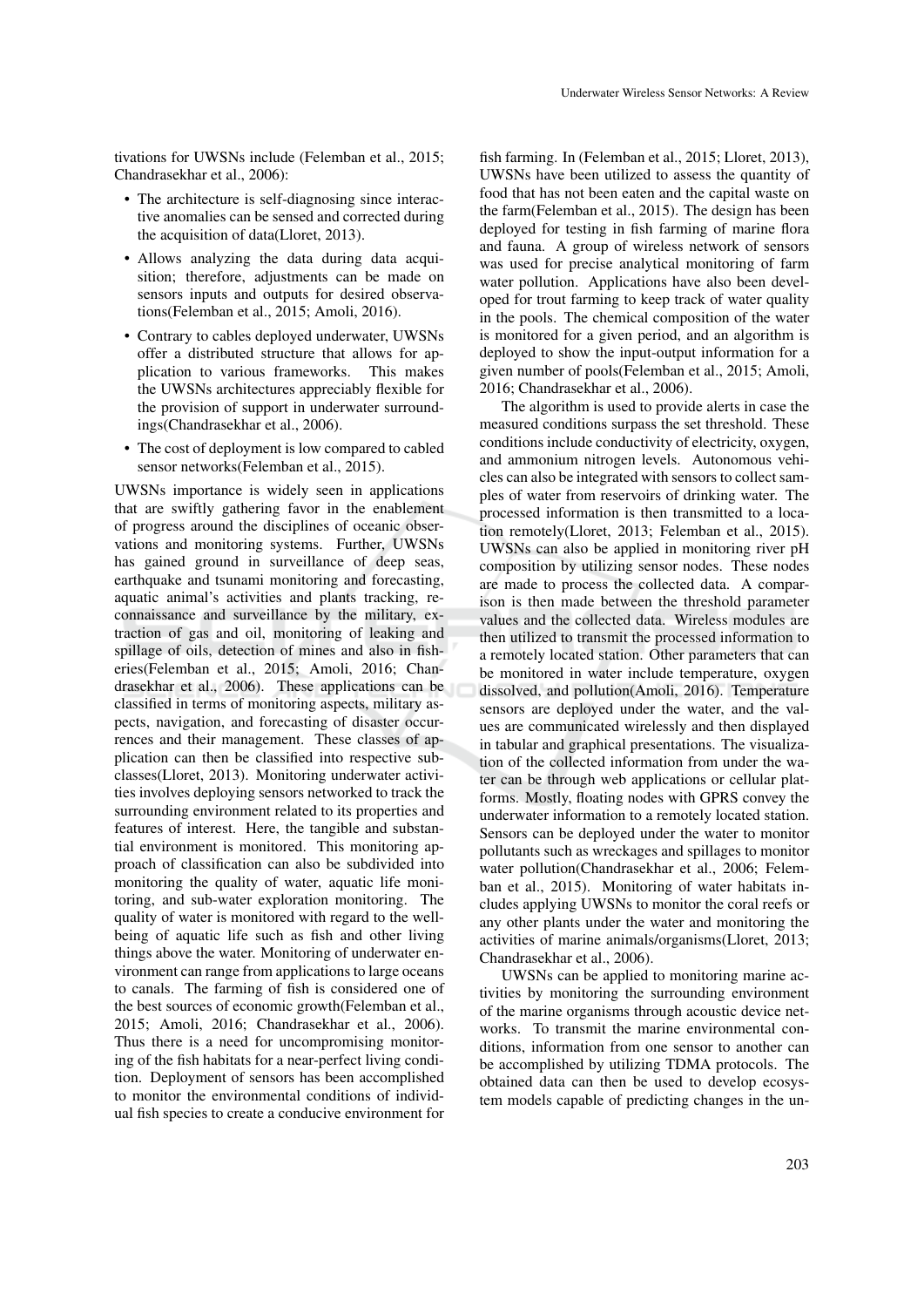derwater environment and changes in climate conditions(Almutairi and Mahfoudh, 2017; Felemban et al., 2015). Currently, deployment of such a system has been accomplished in Queensland, Australia, with sensing capabilities, wireless conveyance of information to a ground remotely located station, visualization of measured data, and an alert system in case of anomalies have been deployed. In this scheme, a rough and ready system that uses a cluster or a topology of stars for direct transmission of information to a buoyant gateway has been used. Data is then transmitted remotely to a control station from the gateway. Seashells are also monitored as part of marine habitat in China, such as Zhejiang province(Almutairi and Mahfoudh, 2017). UWSNs have an application in monitoring seismic activities such as oil extraction from fields under the water(Aldosari et al., 2020). Fluctuation of the oil reservoir is studied over time in a 4-D model for evaluation of the performance of the oil fields and application of ad hoc interventions. Traditionally, onshore fields are continuously monitored through daily, quarterly, or annual surveillance through permanent instruments(Aldosari et al., 2020; Almutairi and Mahfoudh, 2017). Conversely, submerged oil fields are more demanding because the deployment of sensors is not presently permanent in the oil fields underwater. Therefore, monitoring of tectonic fields is accomplished using ships. The ships are fixed with an array of sonar as sensors and actuators made of air cannons(Aldosari et al., 2020; Almutairi and Mahfoudh, 2017). Evaluating such submerged oil fields is highly costly and can only be applied to submerged fields less frequently. Multiple channels of tectonic data are collected using individual sensors. A single sensor is designed to collect 24 bits per channel at a frequency of 500 Hertz. Data is captured when an event of seismic nature occurs, consequently giving 60-kilo bytes of features of data for every sensor used in a tectonic event. The data rate of 5-kilo bytes per second is involved for 120s per sensor to transmit the information for a single hop. For oil fields that cover the typical zones of 8km by 8km, sensors are deployed approximately at a 50m grid(Aldosari et al., 2020), implying that a highly larger number of sensors are utilized to provide total coverage. A layered communication channel is also implied because some nodes of sensors are connected through communication media that are non-acoustic. Buoys augmented with high-speed Radiofrequency capabilities are utilized for the wireless transmission of data. Supernodes can also be implemented for a five-by-five network segment. All sensors are in the vicinity of two jumps around a supernode, and retrieval of all information can be accomplished within an hour(Aldosari

et al., 2020; Almutairi and Mahfoudh, 2017).

Application of UWSNs in exploration involves inspection and survey of a substantial amount of submerged minerals(Almutairi and Mahfoudh, 2017; Aldosari et al., 2020). The exploration under the water can further be classified into exploring innate resources and monitoring of pipelines and cables for gas and oil exploration under the water. UWSNs have been developed in (Felemban et al., 2015) for the location and investigation of cast iron crust(Almutairi and Mahfoudh, 2017). An autonomous underwater vehicle that is operated remotely has been utilized onsite to explore the crust minerals attaining a depth of 3000 meters under the ocean surface. The vehicle is augmented with a system that can do mapping of the ocean bed. Therefore, it is an emerging technology to combine an acoustic network of sensors and remotely operated underwater vehicles to excavate minerals buried deep into the ocean beds(Almutairi and Mahfoudh, 2017; Aldosari et al., 2020).

Underwater sensor systems can be utilized in the detection of various facets of applications in military aspects. Here, AUVs are equipped with sonars for imaging, detectors for metals, and cameras for missions in detecting submerged ocean mines(Almutairi and Mahfoudh, 2017; Felemban et al., 2015). This setup is also used for port securities(Aldosari et al., 2020; Lloret, 2013). Submarines are usually augmented with several underwater architectures of sensors to aid in surveillance and monitoring. Detecting submerged mines ensures that military ships execute risk-free voyages(Khan et al., 2021; Aldosari et al., 2020; Chandrasekhar et al., 2006). Since the mines are composed of unique materials that are ferrous, they can be separated from clutter under the ocean since these clutters are usually nonmetallic. The application of UWSNs in surveillance encompasses detection of foreign intrusion in demarcated international water spaces such as warships from a defined enemy. The UWSNs not only assist in detection and surveillance but can also be utilized for navigation purposes. Since the underwater topology is exceedingly uneven, arbitrary, untraversed, and exponentially increasing in depth, UWSNs come in handy in navigation. This provision of navigation capability can be extended to civilian ships, boats, and even fishing vessels. Because of the different transmission mediums involved, the navigation devices used on land cannot be used under the sea or ocean, further cementing the importance of a setup of an underwater network of sensors(Khan et al., 2021; Almutairi and Mahfoudh, 2017).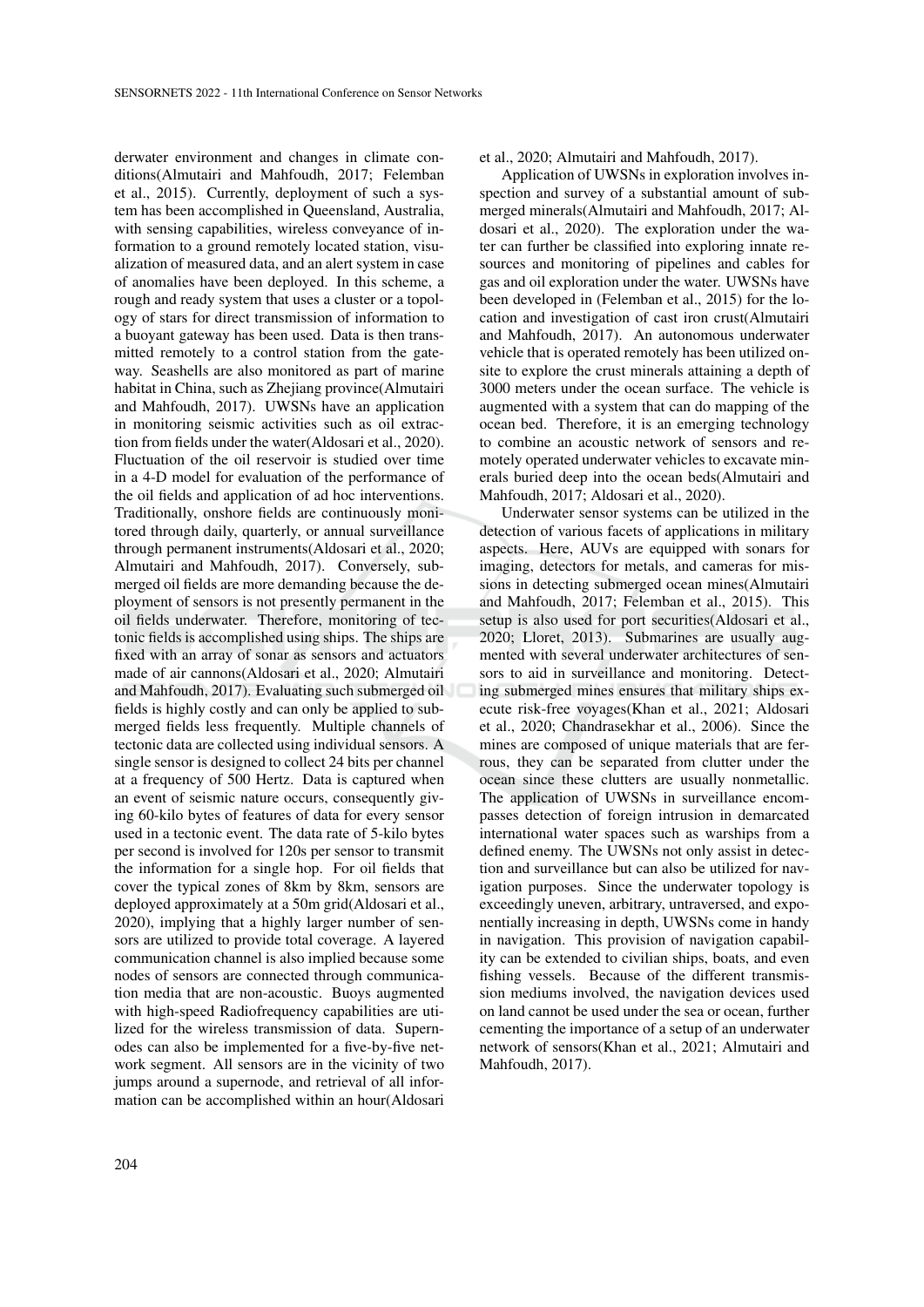# 2 UNDERWATER WIRELESS SENSOR NETWORKS ARCHITECTURES

Generally, the performance of acoustic networks is dependent on the design of the topology. Effective topology increases the reliability of the network of the sensors and vice versa. Additionally, energy is conserved in an efficient topology of underwater acoustic sensors. Therefore, an optimized network model of UWSNs must be adopted depending on the area of deployment(Alharbi et al., 2015). Different methods of classifying UWSNs include classification according to the mobility of the nodes, i.e., half-static, fully static, and dynamic models, and classification according to node depth, i.e., 2D model and 3D model structures(He et al., 2018; Alsulami et al., 2020b). Since attenuation is experienced underwater during radio frequencies, communication between UWSNs must be accomplished using acoustic mode. The acoustic linking has been optimized over the years to mitigate challenges such as delays that are longer, high disparities, and sensing abilities that are unstable(Alharbi et al., 2014; Alsulami et al., 2019). Therefore, the development of efficient topology of sensor networks has been influenced by motivating factors such as difficulties presented by compounded underwater surroundings and the need for sensing in marine monitoring applications. In the process of development for the progress of the 2D model environment to 3D structures evolution, a myriad of UWSNs were designed with regard to different applications after proper optimization techniques have been utilized to improve the performance of the topology configuration. Hence, formally and generally, it is not wrong to classify the topologies into 2D, 3D, 4D, and UWSNs based on vehicles operating autonomously underwater(He et al., 2018).

## 2.1 2D Network Models

In an ordinary 2D topology, the nodes of the sensors, which have a smaller size due to unique underwater surroundings, are set upon the ocean bed. The 2D structure models can be classified into isomorphic and heterogeneous topologies. Initially, marine investigations are directed towards the coastal areas. For these observations of marine interests, sensors of similar functionalities are placed on the ocean bed or seabed to extract data and detection functionalities. Sinks on the surface can be utilized for the acquisition of information from nodes under the water. This is made possible by an acoustic channel link. Sinks under the water acquire information from

deep-sea sensors and relay it to ground-based control stations. Therefore, it is necessary to provide sinks under the water and transceivers that are acoustic. These transceivers should be vertical and horizontal. The horizontal transceivers have the purpose of communicating with nodes regarding data collection or command provision as they are being received from the control station offshore. The data is sent to the control station on land using the transceivers that are vertical. The vertical transmitter receivers must be of sufficient range since the ocean depths are large. The sinks placed on the surface are supplied with RF transmitters of a wide range and also acoustic transmitter-receivers for the management of communications that are parallel by design. Models that allow for the application of two-dimensional detection at ocean beds with similar detection capabilities in every sensor placed for detection are known as isomorphic models, as shown in figure 1 (He et al., 2018). In the isomorphic model, data is sent to the



Figure 1: A 2D architecture of isomorphic model.

sinks from the sensors. From the sinks, the information is then relayed to the control station located on land. The isomorphic structure is best applied for detection in shallow areas because of communication limitations in sensor distances(Alhumyani et al., 2015; He et al., 2018). To improve model performance for marine areas far from the coastal lines, cable tethering is utilized to connect sinks placed at the surface and sinks placed under the water. This setup brings about convenience and improves communication reliability under the water. Tethering also guarantees the exchange of information in a reliable fashion between sensors with a simple, convenient deployment(He et al., 2018). However, the model is suitable only for comparatively stable networks. This is only possible using routing structures that do not demand time to time rationalization for Shallow Ocean water surrounding.

Additionally, the model is optimized for localized monitoring of the environment and cannot perform well for spaces of large expanse. It is therefore ineffective in areas deemed as deep regions of ocean or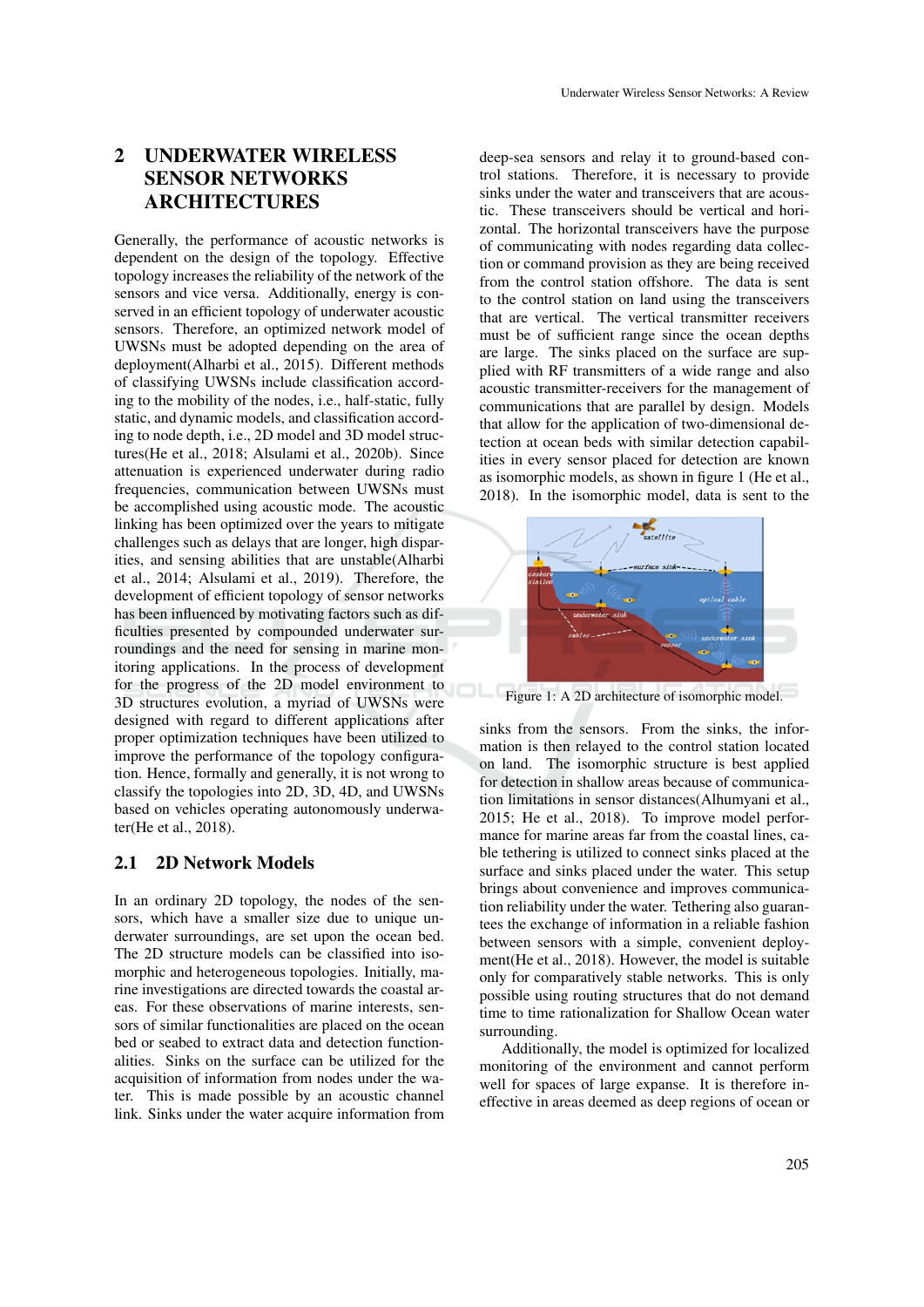sea. For the sinks under the water, the collected information by the sensors is often relayed by utilizing multi-jump routing. In this model, there are sensors close to the sinks that are submerged under the water(Khan et al., 2021). These sensors are designed to transmit the collected information and also function as communication nodes during heavy loads. Due to the homogeneous capacity of isomorphic model sensors, there is a high-energy consumption by the nodes and thus a high failure rate. The intersymbol interference phenomenon is also likely to occur due to several sensors sending data at similar times(Felemban et al., 2015; He et al., 2018). It is inconvenient to deploy sinks in some regions. Therefore sensors located at the bottom of the sea are constrained to relay information to the sinks at the surface by utilizing audial communications. This results in high energy demand by the nodes(He et al., 2018). To solve the above problems and challenges, a heterogeneous model can be utilized for such regions. The heterogonous model incorporates aquatic sensing and a gateway configuration of center nodes known as hub sensor nodes. In addition to monitoring the ocean bed, the gateway is also utilized to transmit the collected information to the sinks at the surface. The gateway has acoustic transmitter-receiver modules, namely, horizontal and vertical structures. The horizontal configuration enables interaction among the nodes in a cluster. It releases directive information on configuration, and at the same time, it collects the data sensed(Khan et al., 2021; Aldosari et al., 2020). The data is sent to the control station on land using the transceivers that are vertical. Therefore, this model solves the issue of rapid consumption of energy in the sensor nodes for such a configuration. The configuration also relieves the cost of deploying wired cables and therefore utilizes the flexible wireless transmission of data. It is essential to consider the gateway number and the position of the aquatic clusters when constructing this model. Additionally, there is a resultant interference and decrease in transmission of standard packets due to the execution of a horizontal collection of information and vertical forwarding of data at similar times(He et al., 2018).

#### 2.1.1 Mechanisms of Configuration in 2D Models

The network configuration is perceived here as the placement of sensors under the sea or ocean waters to construct a reliable and stable topology. The deployment processes in the 2D model configuration are the deterministic and random approaches(Alsulami et al., 2020b).

#### • Deterministic Approach

In the deterministic deployment approach, the state of the environment being monitored is considered, and the positions of sensors are organized reasonably. Arranging the sensors well involves consistently deploying these sensors for complete coverages and deploying non consistently for occasionoriented coverages(Alsulami et al., 2019). For complete coverage of the area being monitored using a minimum number of sensors, they should be deployed uniformly to minimize superimposed areas between the sensors. Triangular configuration deployment techniques have been proposed in literature where the two-dimensional monitored regions are split into various equal-sided triangles(Alhumyani et al., 2015). Deployment of sensors is then performed at triangle vertices to realize enormous coverage under minimum sensors. The sides of the equalsided triangles can be adjusted to achieve maximum coverage with the assurance that minimal overlapping regions between sensors will occur(Alsulami et al., 2020a). Grids of hexagonal or square shapes have also been proposed as construction structures for twodimensional networks. These can be applied to spatially and open deterministic planes of 2Ds. Sensors can be deployed non-uniformly to tackle the problem of amorphous areas with several obstacles(He et al., 2018).

#### • Random Approach

Random approach deployment is utilized when the marine surrounding being monitored has a wide variation of conditions that are not easy to explore completely. This type of deployment involves sparsely deploying nodes at distinct locations and intensively deploying at a large scale(He et al., 2018; Alsulami et al., 2020a). Sensors are typically deployed randomly in harsh underwater environments by throwing them out of a ship or plane. Algorithms utilized in deploying randomly consider coverage of network and connectivity for the realization of complete sensor coverage. However, more sensors are required for complete coverage with a resultant increase in the cost of deployment and maintenance(Alsulami et al., 2020b). Only key regions must be considered for efficient coverage that guarantees less number of utilized sensors(Alsulami et al., 2020a).

### • Clustered Approach Deployment

Here, clustering of sensors is done based on a singlehop from a gateway made of cluster nodes to a sink on the ocean surface. Sensors can also be clustered in a multi-jump communication method. In clustered approach, algorithms are utilized for the placement of sensors according to regular grids. This technique of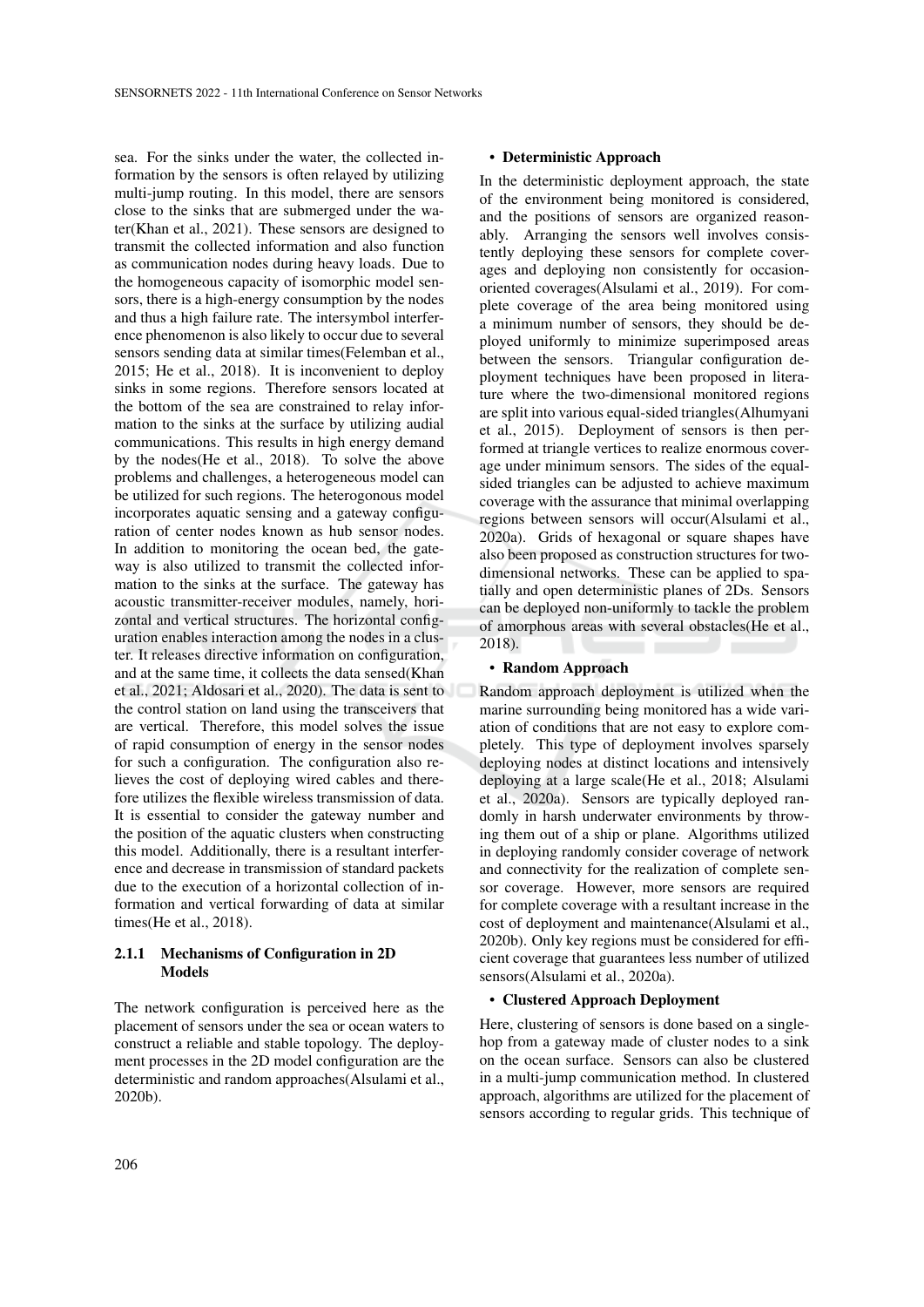deployment cannot, therefore, be applied to complex environments(He et al., 2018; Alsulami et al., 2021). In this approach, the selection of position is taken into consideration when clustering unrelated sensor nodes. Optimization of the position and quantity of nodes is easy since there is no distinct definition of topology(Alsulami et al., 2020a).

#### 2.1.2 Strategies of Optimization in 2D Models

Mostly, the methods applied for optimization to improve execution in 2D models consider the adjustment of power, modeling of the graphics, and numerous coverages(He et al., 2018). This enhances the network's performance by improving connectivity, coverage and minimizing the required quantity of nodes. The energy or power consumption pertaining to the network can also be reduced by optimization techniques that consider the following: control of frequency, optimization through interpolation, and classification of clusters(Alharbi et al., 2015). Delay of transmission is also reduced, and data quality is improved when execution optimization techniques are utilized. The aim of optimizing the topology is to stabilize the network and enhance its performance. These optimization techniques seek to improve the network parameters like the interval from one node to the next, the number of nodes, and how the nodes are linked(Alsulami et al., 2019).

ECHNO

## 2.2 3D Network Models

In this model, nodes are deployed in a floating manner at varying ocean depths(Alhumyani et al., 2015). The nodes are anchored at the bottom of the ocean with wires attached to the anchors to control node depths. Buoys that are placed horizontally on a plane can also be utilized in controlling the node depths. The 3D network structure can be classified into isomorphic and heterogeneous. The isomorphic can further be sub-classified into dynamic and static design models(Alhumyani et al., 2015). The static structure designs are placed at various depths to cover large areas of the region being monitored. Connecting pressuresensitive nodes accomplish the varying depth to an anchor chain or a buoy through a cable whose length can be adjusted. Anchoring the buoys to the ocean bottoms mitigates the challenges of exposure to enemy targets and navigation problems. Deployment in the 3D structure of the isomorphic model is as shown in figure 2 (He et al., 2018; Ibrahim et al., 2009; Alhumyani et al., 2015).

The challenges experienced by the 2D models are avoided in 3D structures, enabling deployment in complex harsh, and extremely deep regions of the sea



Figure 2: A 3D architecture of UWSNs (Bhaskarwar and Pete, 2021; He et al., 2018).

or ocean(He et al., 2018; Alsulami et al., 2019). Some of the drawbacks of 3D environments include: the positions to anchor the sensors must be initially determined in the early stages of deployment, the length of the cable limits the distance of adjustment in the vertical orientation, the energy demand by the sensors determines how frequently the adjustments of the depths should be done. The anchors that have been used to hoist the sensors have also been found to be sensitive to currents from the ocean, basin-scale vortex, plus various factors of the environment. Quick energy consumption is also experienced when sending data from sensors at the bottom of the ocean to sinks at the surface because multi-jump routing and nodes of isomorphic structures are utilized as relays(Bhaskarwar and Pete, 2021; He et al., 2018).

3D UWSN model outputs are improved by augmenting their performance with vehicles operating autonomously underwater known as AUVs(Bhaskarwar and Pete, 2021). Dynamic 3D structure model based on AUVs is as shown in figure 3 (He et al., 2018).



Figure 3: Dynamic 3D Model based on AUVs (Bhaskarwar and Pete, 2021).

The AUVs are used for supporting the GPS modules for tracking of position. AUVs perform analysis of the flow rate with an allowance of controllable operations since they have a high computation capacity. The AUVs have an adjustable speed of movement and position. This model is challenging to apply in large-scale proportions because of the high cost in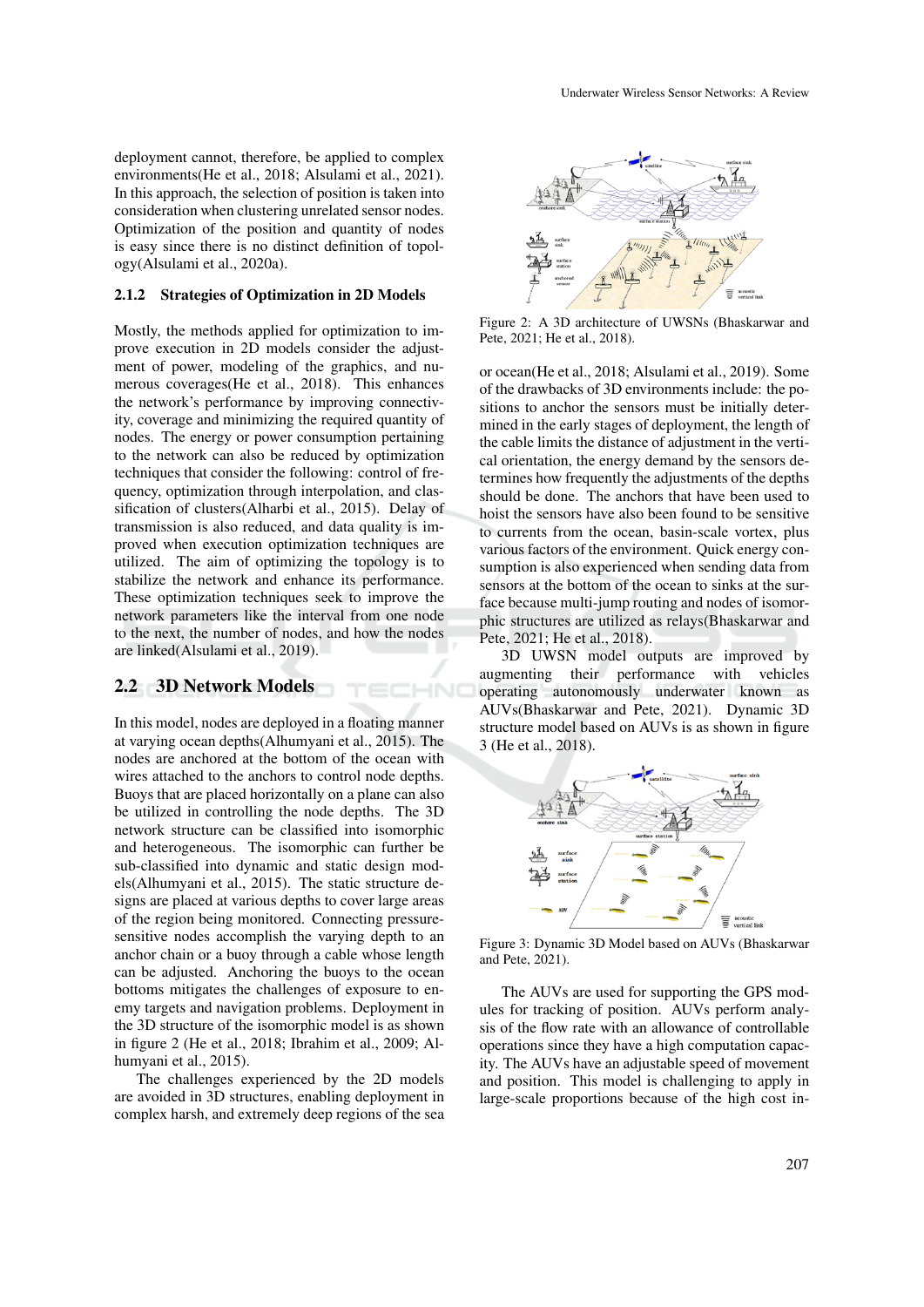volved. Consequently, 3D models that are dynamic and heterogeneous have been proposed and designed to lower the costs of constructing UWSNs.

## 2.2.1 Mechanisms of Configuration in 3D Models

There are different strategies of configuration for various types of 3D models. The techniques of deployment can be classified based on node characteristics. For three-dimensional models that are considered static, anchoring of every sensor is done on the ocean bead, and there is a restriction of independent movement(Alsulami et al., 2019). The deployment methods can be classified as deterministic, selfadaptive, and force-based virtual deployment (Zhang et al., 2019).

#### • Deterministic Approach

This deployment can be classified as uniform and non-consistent. It is necessary that UWSNs give a 3D monitoring of the underwater surrounding, but there are autonomous movement limitations because of energy requirements. A minimum number of sensors should also be utilized to realize maximum placement in a large area(Zhang et al., 2019; Alhumyani et al., 2015). Therefore, it has been proposed that a sequence of polyhedral top-up designs with regards to conjecture by Kelvin be utilized(Alhumyani et al., 2015).

## • Self-adaptive Approach **being the control of the Control**

This deployment technique involves random anchoring of sensors on the bottom of the sea. The depth of the sensors is also determined randomly(Alsulami et al., 2020a). The adjustment made on the anchor length selects the desired depths of the sensors. Every individual sensor then relays its ultimate location to a station onshore. Algorithms have been proposed under this approach, where the clustering of sensors is done by controlling the depth of sinking of individual sensors(Alsulami et al., 2019). The algorithm works along with the idea that coverage under 3D structure ensures continuous interconnection between the sensors. For the avoidance of superimposition in horizontal regions, preliminary planning of the position of sensors is needed. Since this deployment is random-based, numerous replicated sensors should be distributed so that the region being monitored can be covered completely(Zhang et al., 2019; Alhumyani et al., 2015).

# 3 APPLICATIONS OF UWSNs **TECHNOLOGY**

UWSN technology finds its applications in many areas grouped into three categories: Scientific, Industrial, and Security applications. The underwater sensor design ranges from simple to complex, while the prices range from few dollars to thousands of dollars depending on the monitored parameter. Sensors used to measure pressure, light penetration, and temperature are relatively low-priced. On the other hand, sensors used in applications such as estimating the concentration of chlorophyll, *CO*<sup>2</sup> monitoring, and detecting underwater objects use more complex sensor technology and hence are more expensive(Heidemann et al., 2012; Lloret, 2013). Figure 4 gives a summary of the applications of UWSN under each of the three categories stated above:



Figure 4: Applications of UWSN Technology (Heidemann et al., 2012). **JBLICATIONS** 

Depending on the target data to be collected, deployment of underwater sensor networks is categorized as discussed below:

#### • Static or Mobile Mode

Static nodes are attached to anchored buoys or attached to the seafloor and remain there collecting and transmitting information back to the monitoring stations(Ibrahim et al., 2009; Alhumyani et al., 2015). On the other hand, mobile nodes are mounted on autonomous underwater vehicles (AUVs)5, gliders, or drifters(Heidemann et al., 2012). In doing this, one can monitor data over a large area using the same hardware. Since the mobile nodes are needed to cover a more extensive topology, they consume more energy during the data collection and relay process.

#### • Short-term and Long-term Monitoring

Deployment of underwater sensors can be for short periods ranging from a few hours to a day or for more extended periods ranging from a few months to several years. Most underwater deployments happen on a short-term basis due to the harsh aquatic environment(Heidemann et al., 2012). After a certain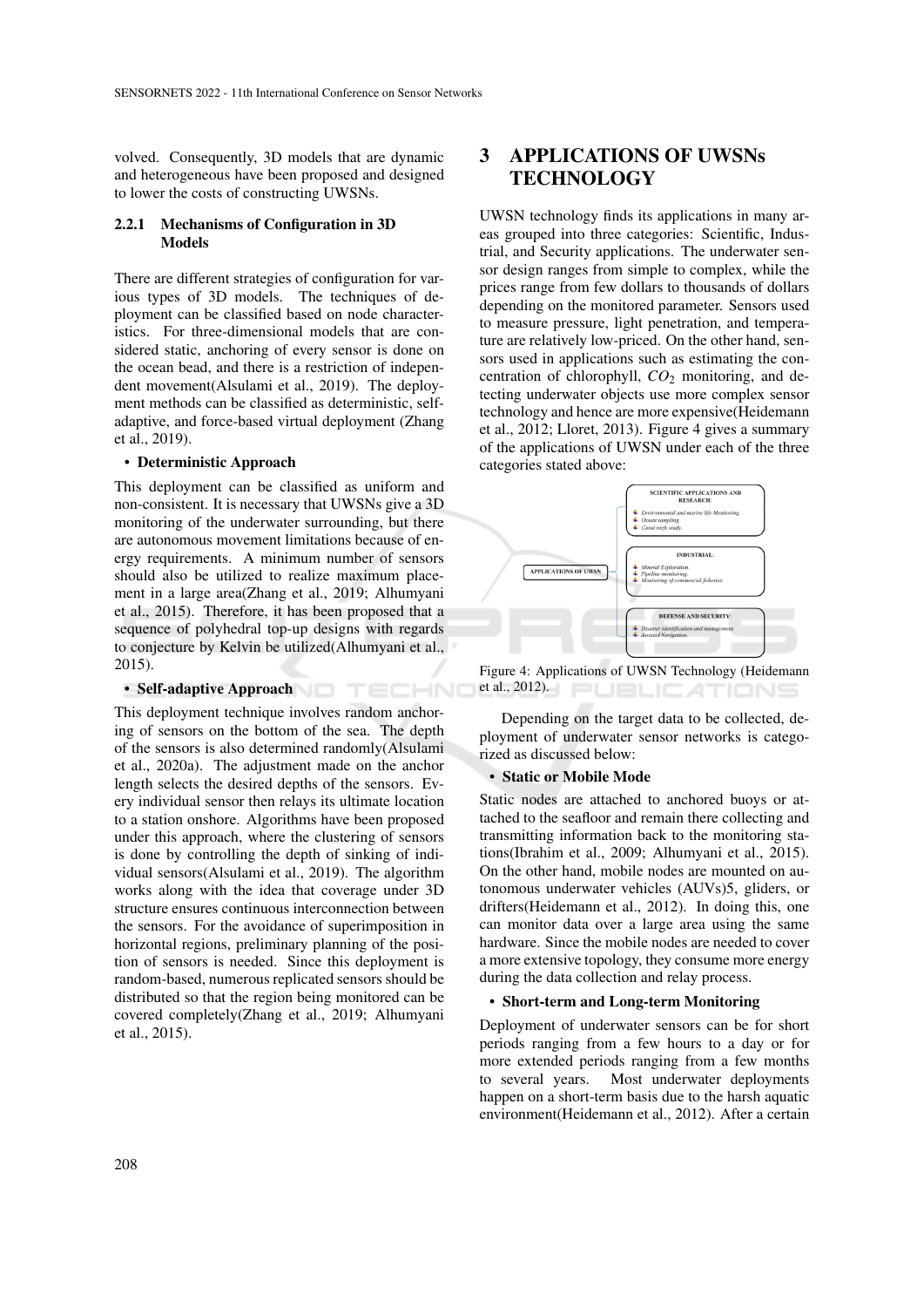

Figure 5: Autonomous Underwater Vehicle – AUV (Blidberg, 2001).

period of operation, there arises the need to service the equipment and allow for recharging, especially for mobile nodes that run on battery power(Alsulami et al., 2020a).

The above factors affect the design and operation of the various equipment deployed for underwater sensing applications. The choice between static or mobile deployments and the length of the sensors' operation period before any service is required varies depending on the specific application the UWSN is applied. This next section discusses the various applications of UWSNs across multiple sectors.

### 3.1 Scientific Applications and Research

Water covers over 70% of the earth's surface(Felemban et al., 2015). These parts of the earth underwater remain hugely unexplored and contain vast resources and data awaiting discovery. Applications of UWSNs in scientific research revolve around environmental monitoring, ocean sampling, and monitoring of biological activities on the ocean floor(Lloret, 2013; Heidemann et al., 2012).

### 3.1.1 Environmental and Marine Life Monitoring

Environmental and marine life monitoring involves monitoring the underwater environment, various objects of interest, and marine life. Ecological monitoring is split into the tracking of the physical parameters of the water to determine its quality, monitoring of marine life and their habitats, and performance of underwater exploration activities for discovery or research. Tracking the ocean water quality is mainly geared towards assessing the chemical and biological waste deposited on the ocean floor(Collins, 2013). The water's oxygen levels, temperature, and pressure are also measured, and the data is sent to onshore monitoring stations for further analysis. Monitoring the quality of water ensures that aquatic life is not affected by any human activities(Kiranmayi and Kathirvel, 2015).

Some of the most common pollution instances include oil spillages, chemical and nuclear pollution from facilities close to water bodies that use the water in their operations. UWSNs make identifying any pollution cases easier than manual methods by enabling the monitoring stations to get real-time information(Kiranmayi and Kathirvel, 2015). The amount of aquatic life that has been affected can be accurately determined hence enabling timely planning of countermeasures to salvage the situation. Noticing a change in some of the nominal operating conditions of the ocean happens fast, and the possible cause is identified before any harm to human or aquatic life happens(Kiranmayi and Kathirvel, 2015). The underwater sensors deployed for such applications are primarily static(Bradbeer et al., 2007).

The aim of monitoring aquatic life such as fish, mammals, and microorganisms is to observe, study, and understand their behavior hence further expand the current scientific knowledge base(Kiranmayi and Kathirvel, 2015). The living environment of these underwater creatures is monitored and analyzed. Any human activities in the vicinity of the study area are also monitored to determine whether they impact aquatic life in any way(Felemban et al., 2015; Kiranmayi and Kathirvel, 2015). Such systems capture visual and technical data of the marine organisms and transmit it wirelessly to a control and monitoring center where the data is analyzed and triggers an alert should an unusual occurrence be detected(Collins, 2013).

## 3.1.2 Ocean Sampling

Ocean sampling involves the monitoring of underwater phenomena with the aim of scientific study. In this case, the underwater sensors are mounted on AUVs that move around unexplored regions of the ocean surface. The area covered by each vehicle is approximately 500 square meters for every deployment(Fattah et al., 2020a).

#### 3.1.3 Coral Reefs Study

Coral reefs are underwater ecosystems that are built by microorganisms that live in the water. They are studied to check how human activity impacts them. A lot of data is collected and incorporated into simulations tools. One can project the impact of any change in the ocean conditions on the thriving of these underwater ecosystems(Kiranmayi and Kathirvel, 2015). Both static, as well as mobile nodes are deployed for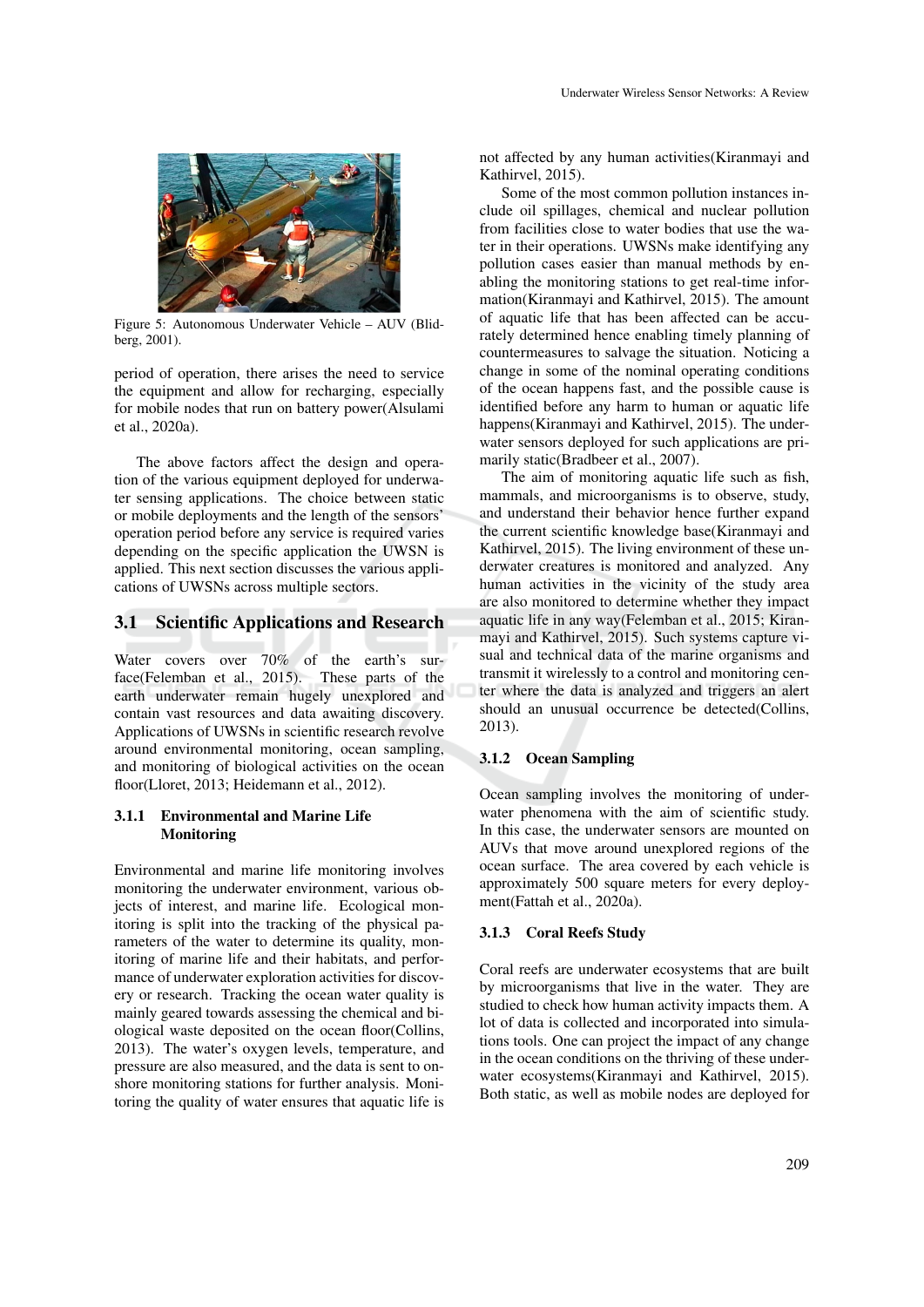such applications. The static nodes are used to collect data such as temperature and images of the coral reefs at certain strategic positions of the reef(Fattah et al., 2020a; Lloret, 2013). AUVs, which are the mobile nodes, are used to collect information from the stationary nodes and relay it to surface buoy nodes for transmission to the monitoring and control centers at the shore. The static nodes are built to withstand the harsh underwater environment, while the mobile nodes are limited by powering issues (batteries) and shorter lifetimes(Kiranmayi and Kathirvel, 2015). Mobile nodes are hence not used for long excursion periods due to these limitations.

## 3.2 Industrial

### 3.2.1 Mineral Exploration

Underwater sensors are used during the exploration of oil and gas deposits on the floor of the ocean. Doing this enables faster and more accurate exploration to establish the presence and viability of such resources(Maeda et al., 2011). UWSN technology is also used to monitor and control underwater rigs to ensure effective operation with minimum pollution to the surrounding environment. The other mineral that has attracted the interest of researchers in recent times is manganese crust(Lloret, 2013; Felemban et al., 2015; Kiranmayi and Kathirvel, 2015). Underwater sensor technology has been deployed to identify, locate and map these underwater deposits. AUVs mounted with optical and acoustic modules are used for such applications, facilitating significant area coverage during exploration(Maeda et al., 2011). These AUVs identify, map and monitor these manganese deposits to depths of 3000m below the water surface (Felemban et al., 2015).

#### 3.2.2 Pipeline Monitoring

UWSNs have, in recent times, been incorporated in the monitoring of underwater oil and gas pipelines(Jacobi and Karimanzira, 2013). This is done when oil and gas are extracted from the ocean floor and transferred to the shore using pipelines. Pipelines are also used to interconnect different continents, making them a critical infrastructure that needs continuous monitoring(Jassim and Abdelkareem, 2020). The health of a vast pipeline can be determined in a short period of time compared to when manual methods are used. In doing this, somebody can take quick remedial actions if a fault is noticed(Jassim and Abdelkareem, 2020; Fattah et al., 2020a).

## 3.2.3 Monitoring of Commercial Fisheries

UWSNs are used in monitoring commercial fishing activities in fish farms. Fish farming is a most demanding activity that calls for continuous monitoring of the fishes' habitat to guarantee maximum production. In most cases, the fish live in a closed environment hence calling for close monitoring of their habitat to ensure that all the living conditions for the fish are optimally maintained(Chang et al., 2016; Fattah et al., 2020a). The parameters monitored are temperature, water pH, NH4 content, amount of uneaten feed, and fecal waste from the fish. This is done to determine the quality of the water and determine when a change is needed(Felemban et al., 2015). UWSN technology allows for easy management of huge fish farms when compared to traditional methods. Large amounts of data are collected and stored to help make better decisions in the future to ensure the productivity of these farms. With the continued flow of realtime data from UWSNs at their disposal, one is guaranteed to make the best decisions to ensure the commercial viability of a fish farm(Felemban et al., 2015; Lloret, 2013).

## 3.3 Security Applications

Applications of UWSNs involve the use of these sensors for monitoring the coastline activities and identifying any unwanted or unpermitted battleships or submarines in the vicinity(Jacobi and Karimanzira, 2013; Felemban et al., 2015; Zwanzig, 2018). Any potential enemies are determined in advance and neutralized before launching an attack, and the security teams can plan for offenses to neutralize the enemy before they strike. SeaWeb was one of the earliest underwater communication technology deployed by the military for detecting and communicating with submarines(Heidemann et al., 2012). The mode of communication underwater is usually limited to short distances compared to terrestrial communication. Current technological advances are looking into how this communication can be expanded since most parts of the underwater world remain unexplored and unexploited(Felemban et al., 2015). Optical and acoustic sensors are used in mine detection under the water. Similar to terrestrial mines, underwater mines pose a threat to aquatic activities carried out by security agencies(Dong et al., 2015). Hence, underwater sensor technologies help avert loss of life when used for reconnaissance activities to identify and neutralize any hidden threats positioned on the seafloor(Zwanzig, 2018).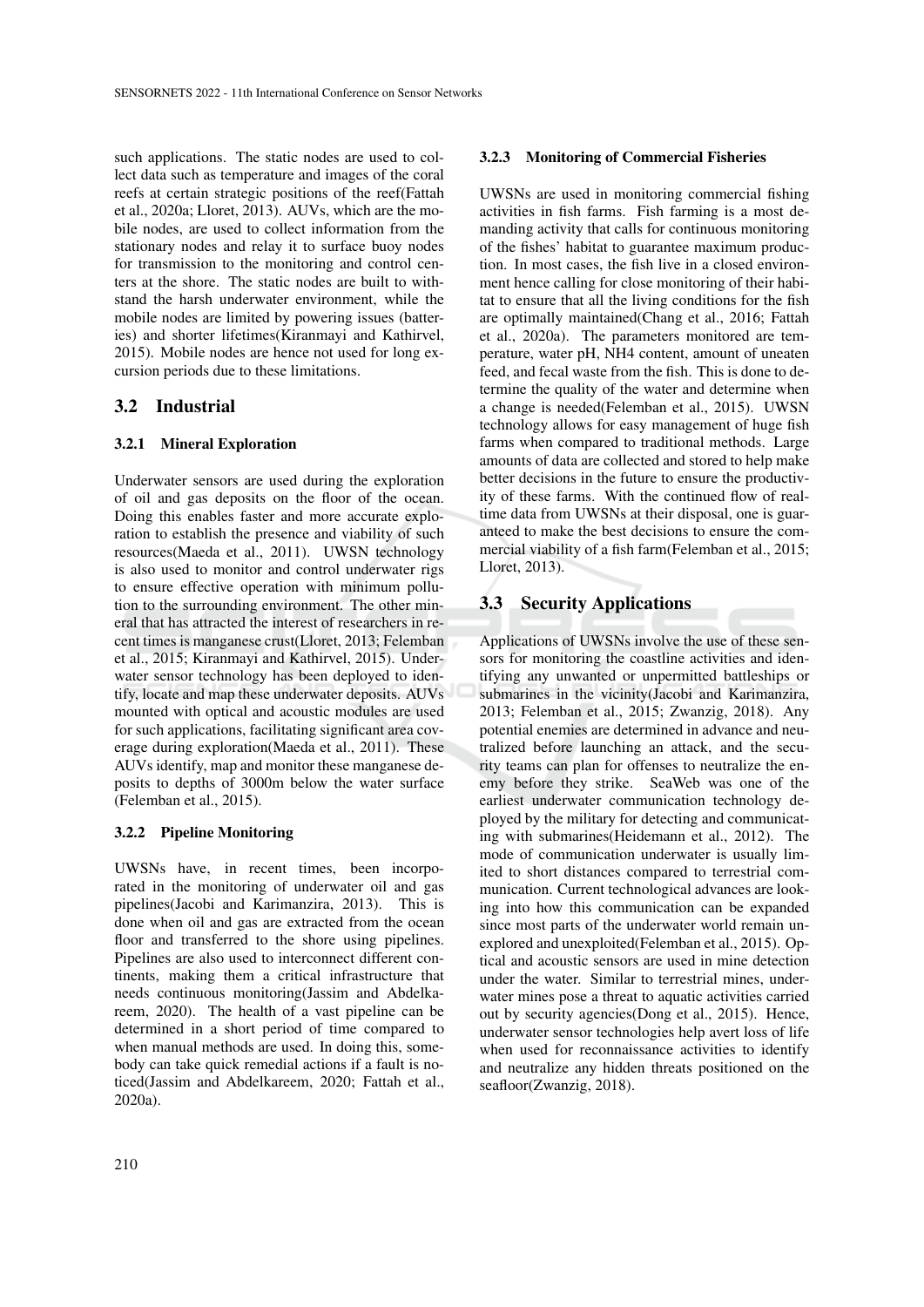#### 3.3.1 Disaster Identification and Management

Tsunamis have been a natural disaster that has posed considerable harm to human life and activities carried out close to seas and oceans. UWSNs are deployed to monitor the conditions of the ocean floor, and if some seismic activities are noted, the sensors send a warning to the shore stations. This information can then be relayed to those near the seas, advising them to move to higher grounds(Alsulami et al., 2019; Zwanzig, 2018). In doing this, damage to property and loss of life is averted. Underwater volcanos and earthquakes are also monitored to gather information on any upcoming or expected seismic activities. At times, the ruthless behavior of oceans limits the traditional methods of gathering information and renders some areas of the sea inaccessible. This is where the underwater sensor technology comes in handy to guarantee continued monitoring of the oceanic conditions despite the rough nature of the ocean waters(Dong et al., 2015). In doing this, disasters are averted through early detection and relaying of information(Lloret, 2013).

One of the adverse effects of global warming has been increased flooding around the world. This has led to the loss of life and destruction of property when the floods strike unexpectedly. UWSN technology has found an application in monitoring such events to ensure that timely alerts are sent out, saving lives and reducing the destruction of property(Jassim and Abdelkareem, 2020; Amoli, 2016). Aquatic vitals are monitored by some stationary nodes then transmitted to a remote shore station for analysis of any impending floods. Some of the parameters monitored include water levels, thrust, and intensity of flow. Other information that is monitored includes temperature, humidity, and amount of precipitation(Arima et al., 2014). After gathering this information, prediction tools are used to determine whether a flood is imminent and when one might occur. This information guides emergency services on any evacuation that needs to be done and when it should be done. Other forms of disasters that may occur can be artificial, such as oil spillages(Arima et al., 2014; Felemban et al., 2015). These are bound to cause ecological instabilities in life on and under the water if not adequately mitigated(Amoli, 2016; Alsulami et al., 2020a; Dong et al., 2015).

#### 3.3.2 Assisted Navigation

In assisted navigation, modern-day ships can get information about impending threats such as rocks, shoals, and submerged vehicles(Gallagher et al., 2016). This helps the crew plan for their voyages

and avoid accidents such as what begot the titanic from happening. Traditional systems would depend on the manual observation of threats then communicating them to the ship's navigation team for action. Any miscalculation of danger would tend to be fatal, as was the case with the titanic(Gallagher et al., 2016; Lee et al., 2004; Felemban et al., 2015).

## 4 CHALLENGES AND LIMITATIONS OF UWSNs

Although UWSNs have grown in the application, they present several limitations in their deployment. These challenges require to be addressed by research to continuously improve the reliability, efficiency, and applicability of these UWSNs(Akyildiz et al., 2005). The challenges and limitations of UWSNs include Limited Bandwidth, Propagation delay, Delay Variance, Link reliability, complex acoustic environment, common standard and interface, sensor heterogeneity, hardware-related limitations, communication, and visualization challenges(Fattah et al., 2020b). To clearly understand the challenges of UWSNs, it is important to study the differences that these networks have when compared to terrestrial systems(Ryecroft et al., 2018). Firstly, underwater sensor networks are expensive when compared to terrestrial networks. The high cost is due to the complex design of underwater transceivers and the protection hardware required for protection against the harsh environmental conditions that underwater systems are exposed to(Akyildiz et al., 2005). Secondly, underwater wireless sensor nodes are sparsely deployed when compared to terrestrial nodes (Akyildiz et al., 2005). This sparse deployment is occasioned by the high cost of the underwater sensor nodes and the harsh deployment environment(Ryecroft et al., 2018). In terms of power requirements, UWSNs require more power than their terrestrial counterparts. USWNs require complex signal processing at the transceivers to compensate for noise and signal loss along the underwater transmission channel(Alsulami et al., 2019; Bhanumathi et al., 2019).

Due to intermittency of data transition in underwater systems, USWNs require additional memory for caching to mitigate the intermittency(Iqbal and Lee, 2015; Fattah et al., 2020b). On the other hand, terrestrial systems do not require huge memory for caching because data transmission is stable. Additionally, data from underwater sensor networks are more spatially correlated than that of terrestrial sensor networks(Lloret, 2013; Akyildiz et al., 2005). The reason for this is the large distances between sensor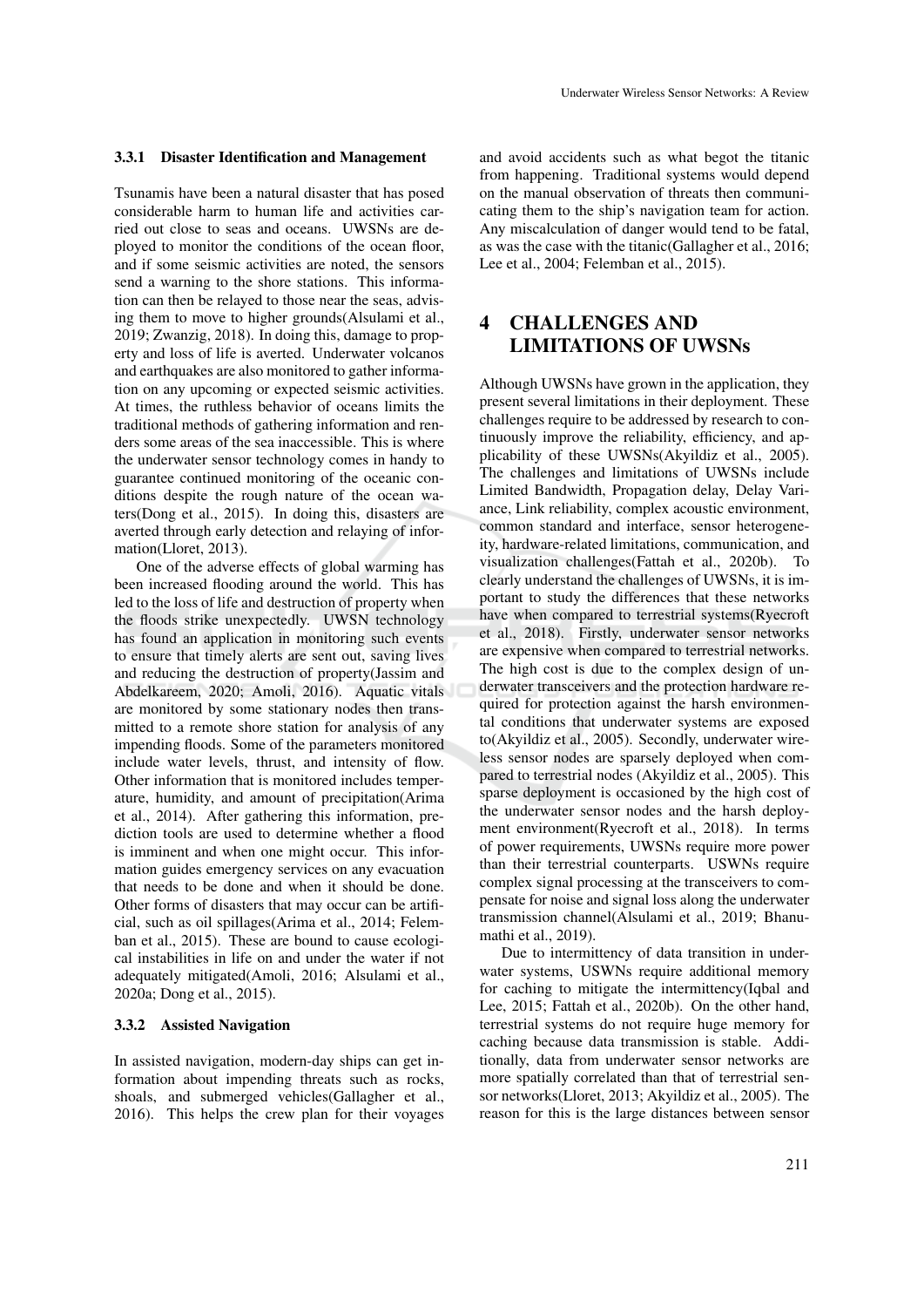nodes in underwater sensor networks (Akyildiz et al., 2005). These differences between underwater sensor networks and terrestrial systems make the deployment of underwater sensor networks and research in these networks challenging(Akyildiz et al., 2005). The following sections look at the challenges of underwater sensor networks in more detail and how researchers are addressing these challenges(Akyildiz et al., 2005).

## 4.1 Limited Bandwidth

Underwater wireless sensor networks require acoustic channels to communicate. Acoustic channels have a limited bandwidth of below 30kHz due to absorption(Kilfoyle and Baggeroer, 2000). The underwater environmental factors make underwater communication channels highly variable(Awan et al., 2019). These factors make the bandwidth dependent on the frequency of transmission and the distance between two communication nodes. The acoustic channel deployed in shallow waters will be affected by a hightemperature gradient, surface noise, and multipath effect compared to a channel deployed in deep waters (Awan et al., 2019). For acoustic channels, the bandwidth increases with an increase in depth and temperature. The bandwidth also decreases with an increase in distance(Bhanumathi et al., 2019; Kilfoyle and Baggeroer, 2000). Due to bandwidth dependence with distance, it requires that the Underwater sensor network nodes be deployed as close to each other as possible. This would mean that the cost of deploying these nodes would be high, and also, the network power requirements would be high. To address the challenge of limited bandwidth, researchers have looked at the possibility of UWSNs accessing shared channels(Akyildiz et al., 2005; Ryecroft et al., 2018). To access shared channels, the media access control protocol (MAC) is used to coordinate the UWSN nodes and ensure the validity of data sent through the channel (Akyildiz et al., 2005).

## 4.2 Propagation Delay

High propagation delays are inherent in Underwater Sensor Networks. The protocols designed for terrestrial radio networks usually ignore propagation delays because they are small. These protocols cannot work well in underwater systems because of the high delay experienced in acoustic networks (Chen et al., 2010). Propagation delays in UWSNs are five times higher for radio networks when compared to terrestrial networks (Pompili et al., 2006). When the UWSNs are used for real-time monitoring, for example, in surveillance applications, this delay is unde-

sirable(Ryecroft et al., 2018; Kilfoyle and Baggeroer, 2000). Protocols that take into consideration this delay need to be developed specifically for real-time monitoring in underwater applications. These protocols should restore connectivity quickly when lost and decongest congested links by dynamic rerouting to minimize propagation delay. An example of such protocol is the store and forward mechanism developed by the Delay-Tolerant Networking Research Group. This protocol uses middleware between the application and lower layers to resolve intermittent connectivity and long delays (Akyildiz et al., 2005; Kilfoyle and Baggeroer, 2000). Delays in UWSNs for some applications, such as those used for seismic monitoring, are occasioned by producing a huge amount of data when these sensors are suddenly activated. Such sensor networks require careful design to minimize the propagation delay by tuning existing networks to the characteristics of the underwater environment(Akyildiz et al., 2005; Awan et al., 2019).

### 4.3 Path Loss

Path loss is the decline in the power density of an electromagnetic signal as it propagates through a medium(Alhumyani et al., 2015; Ibrahim et al., 2009). In UWSNs, path loss leads to attenuation of the signal. Attenuation in UWSNs occurs when acoustic energy is converted to heat(Kilfoyle and Baggeroer, 2000; Awan et al., 2019). Signal attenuation in underwater application increases with distance and frequency, as shown in figure 6 (Akyildiz et al., 2005; Fattah et al., 2020b).

Attenuation is also caused by reverberation and scattering, and dispersion. Another critical source of path loss is geometric spreading(Kilfoyle and Baggeroer, 2000). UWSNs rely on acoustic waves for signal transmission. Acoustic waves are highly susceptible to geometric spreading. Geometric spreading refers to the propagation of sound energy due to the expansion of the wavefront (Min et al., 2012). Geometric spreading increases with distance but is independent of frequency(Min et al., 2012).

## 4.4 Unpredictable and Unreliable Underwater Environment

The unpredictability of the underwater environment makes it very hard to design and deploy UWSNs. Water activities are unpredictable, the water pressure is high, and the uneven seawater depth is unpredictable(Felemban et al., 2015; Amoli, 2016).

And also, nodes in underwater sensor networks are continuously moving due to water currents. Lo-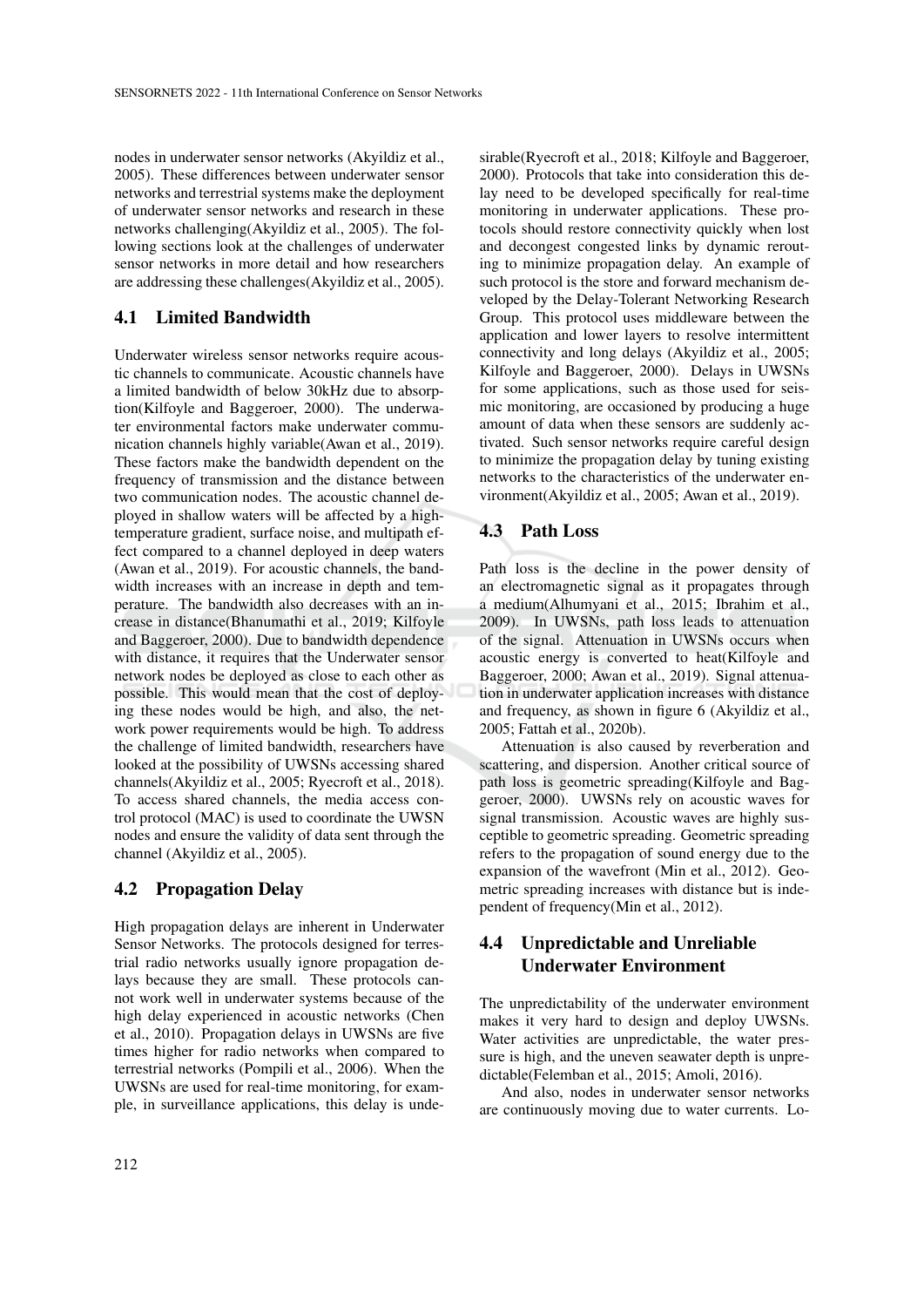

Figure 6: Attenuation vs. frequency and distance (Akyildiz et al., 2005).

calization of these nodes is therefore crucial for reliable transmission of information(Almutairi and Mahfoudh, 2017; Kilfoyle and Baggeroer, 2000; Min et al., 2012). Terrestrial localization of nodes cannot be applied to underwater networks because the underwater conditions will disorganize the nodes and network topology, making the nodes unreliable(Akyildiz et al., 2005; Chandrasekhar et al., 2006).

## 5 CONCLUSION

In conclusion, we wanted, in this paper, to provide researchers and readers who are interested in UWSNs valuable overview about this promising technology. We started our paper by showing the importance of this technology nowadays and presenting main motivations to have such technology. Then, We described the different architectures that have been developed by researchers so far. After that, we summarized some of the deployment approaches that are used to deploy nodes in the UWSNs. Moreover, we surveyed some of the applications of UWSNs. We also discussed core requirements of UWSNs. We discussed in this paper some of the significant challenges and limitation of UWSNs. We concluded this paper by presenting and comparing three different meduims that are used in UWSNs.

## **REFERENCES**

- Akyildiz, I. F., Pompili, D., and Melodia, T. (2005). Underwater acoustic sensor networks: research challenges. *Ad hoc networks*, 3(3):257–279.
- Aldosari, H., Elfouly, R., Ammar, R., and Alsulami, M. (2020). Performance of new monitoring architectures for underwater oil/gas pipeline using hyper-sensors. In *2020 IEEE Symposium on Computers and Communications (ISCC)*, pages 1–6.
- Alharbi, A., Alhumyani, H., Tolba, S., and and, R. A. (2014). Underwater sensing and processing networks

(uspn). In *2014 IEEE Symposium on Computers and Communications (ISCC)*, pages 1–7.

- Alharbi, A., Ibrahim, S., Ammar, R., and Alhumyani, H. (2015). Performance analysis of efficient pipeline architectures for underwater big data analytics. In *2015 IEEE Symposium on Computers and Communication (ISCC)*, pages 1014–1019.
- Alhumyani, H., Ammar, R., Alharbi, A., and Tolba, S. (2015). Efficient surface-level gateway deployment using underwater sensing and processing networks. In *OCEANS 2015 - MTS/IEEE Washington*, pages 1–6.
- Almutairi, A. and Mahfoudh, S. (2017). Deployment protocol for underwater wireless sensors network based on virtual force. *International Journal of Advanced Computer Science & Applications*, 8(11):241–249.
- Alsulami, M., Elfouly, R., and Ammar, R. (2021). A reliable underwater computing system. In *2021 4th IEEE International Conference on Industrial Cyber-Physical Systems (ICPS)*, pages 467–472.
- Alsulami, M., Elfouly, R., Ammar, R., and Aldosari, H. (2020a). Deployment of multiple computing systems in underwater wireless sensor networks. In *2020 IEEE International Symposium on Signal Processing and Information Technology (ISSPIT)*, pages 1–6.
- Alsulami, M., Elfouly, R., Ammar, R., Aldosari, H., and Alenizi, A. (2019). Ideal number of computers for realtime underwater computing systems. In *2019 IEEE International Symposium on Signal Processing and Information Technology (ISSPIT)*, pages 1–5.
- Alsulami, M., Elfouly, R., Ammar, R., and Alenizi, A. (2020b). A modified k-medoids algorithm for deploying a required number of computing systems in a three dimensional space in underwater wireless sensor networks. In *2020 IEEE International Symposium on Signal Processing and Information Technology (IS-SPIT)*, pages 1–5.
- Amoli, P. V. (2016). An overview on current researches on underwater sensor networks: Applications, challenges and future trends. *International Journal of Electrical and Computer Engineering*, 6(3):955.
- Arima, M., Yoshida, K., and Tonai, H. (2014). Development of a four-channel underwater passive acoustic monitoring system for the use of underwater vehicles. In *2014 Oceans - St. John's*, pages 1–6.
- Awan, K. M., Shah, P. A., Iqbal, K., Gillani, S., Ahmad, W., and Nam, Y. (2019). Underwater wireless sensor networks: A review of recent issues and challenges. *Wireless Communications and Mobile Computing*, 2019.
- Bhanumathi, S., Rajkishore, S., and Kowshik, S. (2019). Localized aided energy efficient optimal relay selection protocol for underwater wireless sensor networks. In *2019 3rd International Conference on Trends in Electronics and Informatics (ICOEI)*, pages 880–885.
- Bhaskarwar, R. V. and Pete, D. J. (2021). Cross-layer design approaches in underwater wireless sensor networks: A survey. *SN Computer Science*, 2(5):1–26.
- Blidberg, D. R. (2001). The development of autonomous underwater vehicles (auv); a brief summary. In *Ieee Icra*, volume 4, page 1. Citeseer.